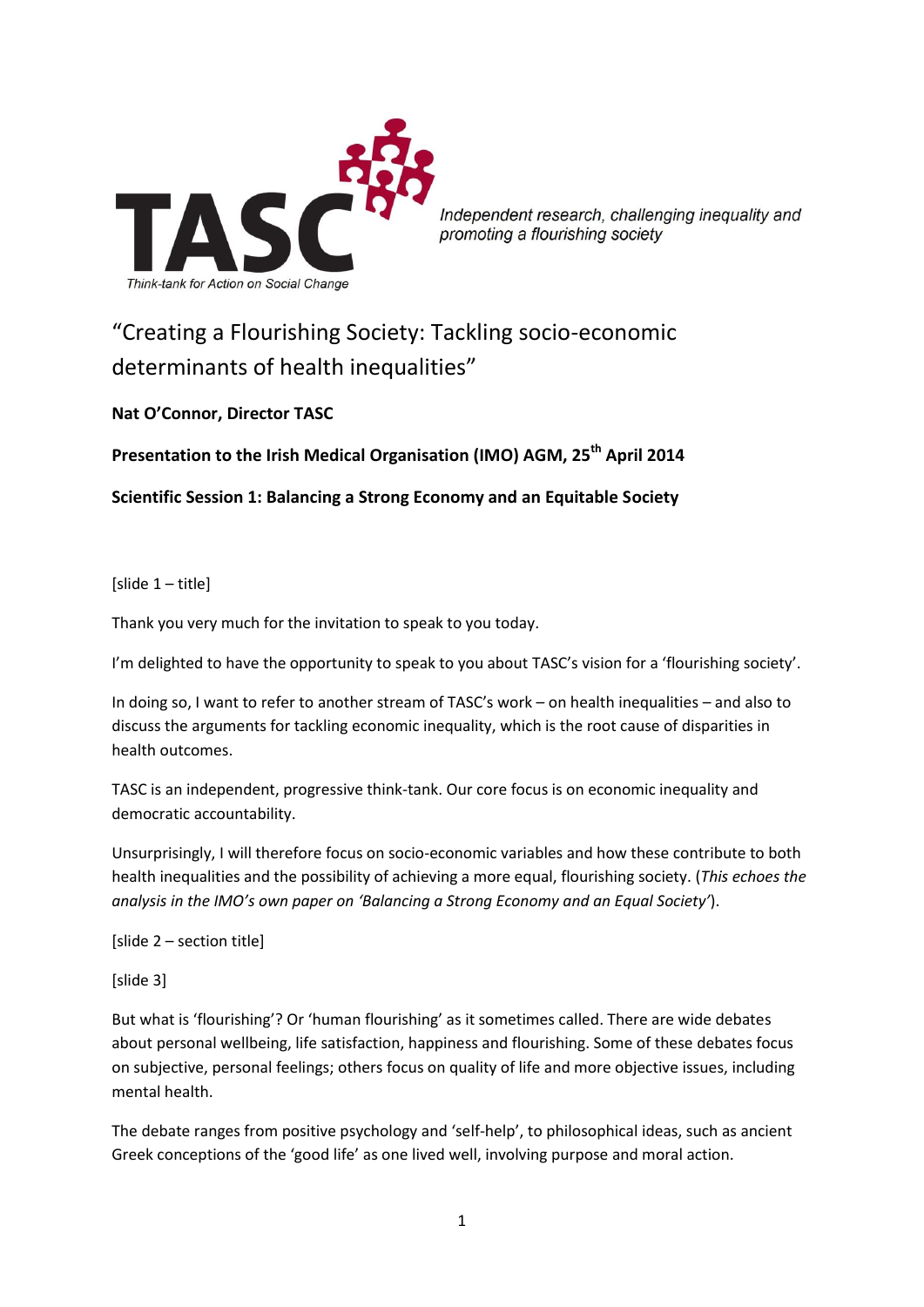One commonly proposed definition of human flourishing, which I will use, is the notion of a person who has reached his or her potential (in physical, mental, emotional, creative or even in economic terms). This can be conceived as an optimal balance between objective material existence and subjective wellbeing.

# [slide 4]

But TASC's vision of a 'flourishing society' is not just about a group of individuals developing their capabilities to live life to the full. It envisages a society where strong material underpinnings are provided, through the economy and through public policy, to bring about the conditions under which as many people as possible can reach their potential, and flourish.

In contrast, economic and social policies that have a singular focus on growth in economic output, or ever-greater consumption of goods and services, are radically incomplete.

[slide 5]

If human flourishing was solely envisaged as an issue of mental health or psychology, some policymakers might be tempted to take a simplistic healthcare approach: focus on improving health and personal care services – better diagnoses, new medicines and therapies, and so on.

Better services would be expected to lead to improved health outcomes, and this is in turn would be expected to include better human flourishing – understood as better mental health.

[slide 6 – section title]

[slide 7]

However, a health inequalities approach looks at the wider social and economic context in which people live, and opens up the possibility of using other policies – such as employment, taxation and public services (beyond healthcare) to lower socio-economic inequality, thus improving health outcomes and leading to greater human flourishing.

[slide 8]

What are health inequalities?

Given the medical expertise of this audience, I won't dwell long on this, as I imagine that most of you are very familiar with the facts.

Data on public health outcomes shows clearly that people in lower socio-economic groups are more likely to experience chronic ill-health and die earlier than those who are more advantaged.

As well as lowering people's number of healthy life years, socio-economic inequality affects the health status of children from disadvantaged backgrounds, and the incidence of various illnesses are all increased due to socio-economic inequality.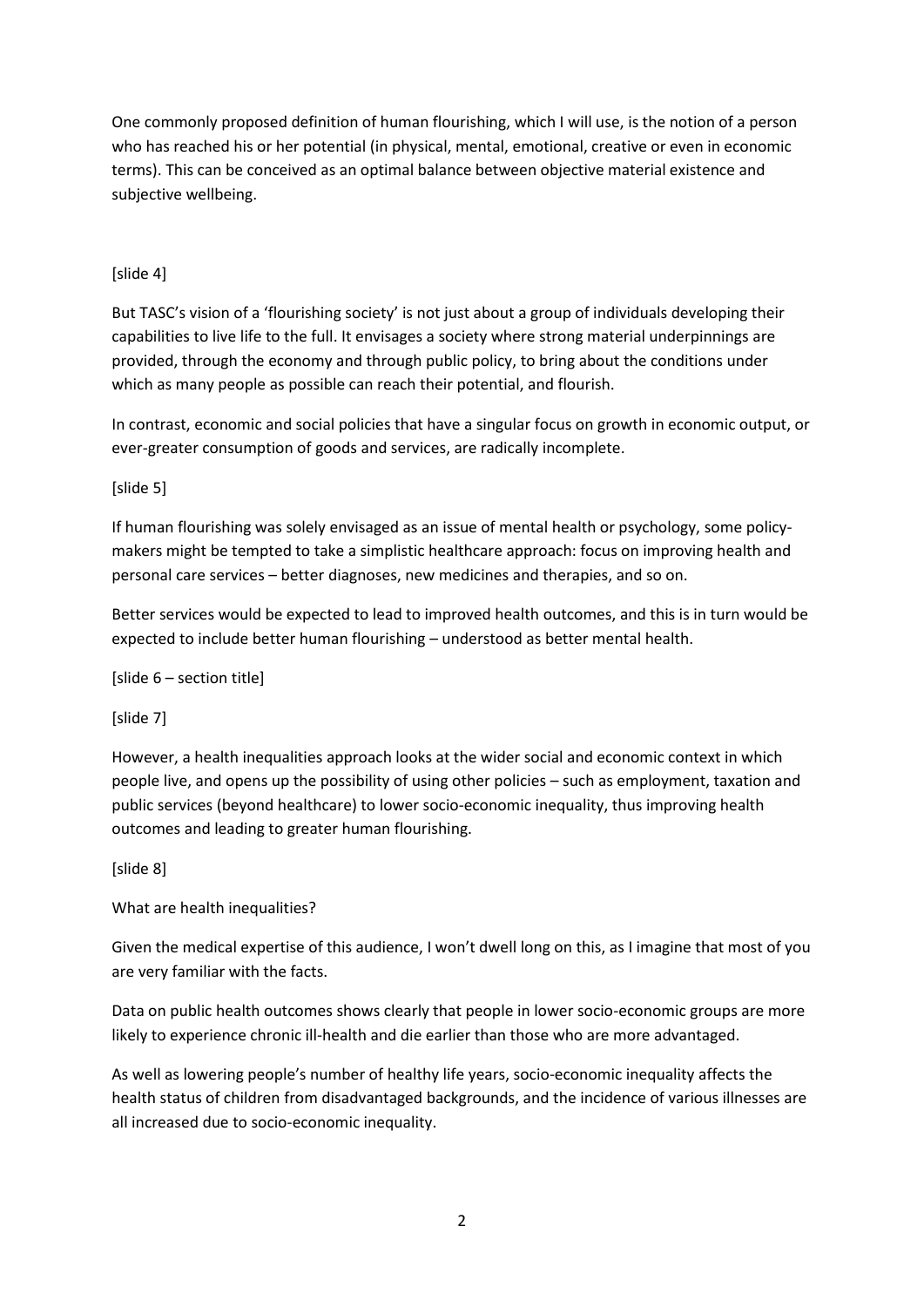# [slide 9]

As Michael Marmot writes in the influential UK *Fair Society, Healthy Lives* report, "the more favoured people are, socially and economically, the better their health. This link between social conditions and health is not a footnote to the 'real' concerns with health – health care and unhealthy behaviours – it should become the main focus."

# [slide 10]

For example, as discussed in more detail in TASC's report in health inequalities, we can see that people from the top 20 per cent (or 'top quintile') income bracket will live 1 or 1½ years longer than those in the middle. Those in the bottom quintile will live 1½ or 2½ years less long than those in the middle.

Men do better at the top and worse at the bottom than women.

# [slide 11]

Looking at this another way, men and women born to parents in professional jobs have an average life expectancy of 81 years and 86 years respectively, while men and women born to parents who are unskilled, have an average life expectancy of 75 and 81 years respectively.

Simply being born into disadvantage has this effect, which of course indicates the lack of social mobility in Ireland. Many people will remain in the same situation of privilege or inequality into which they were born.

# [slide 12]

Many of you may be familiar with *The Spirit Level* book, by epidemiologists Richard Wilkinson and Kate Pickett.

They examined years of social and economic data, and make a compelling case that more economically equal societies tend to have better outcomes.

(Ireland tends to appear in the middle of their diagrams. Neither as unequal as the USA, UK or Portugal – but less equal and doing less well than Nordic countries, Western European countries or Japan.)

[slide 13]

Wilkinson and Pickett's work shows a range of correlations.

Income inequality correlates with higher infant mortality, greater prevalence of mental illness, higher rates of drug abuse, greater obesity, lower educational scores and less social mobility.

What's compelling about their data is that even richer people do better in more equal societies.

The authors explain this as due to less status competition and status anxiety.

To paraphrase the late Garrett FitzGerald, their arguments seem sound in fact, but do they work in theory?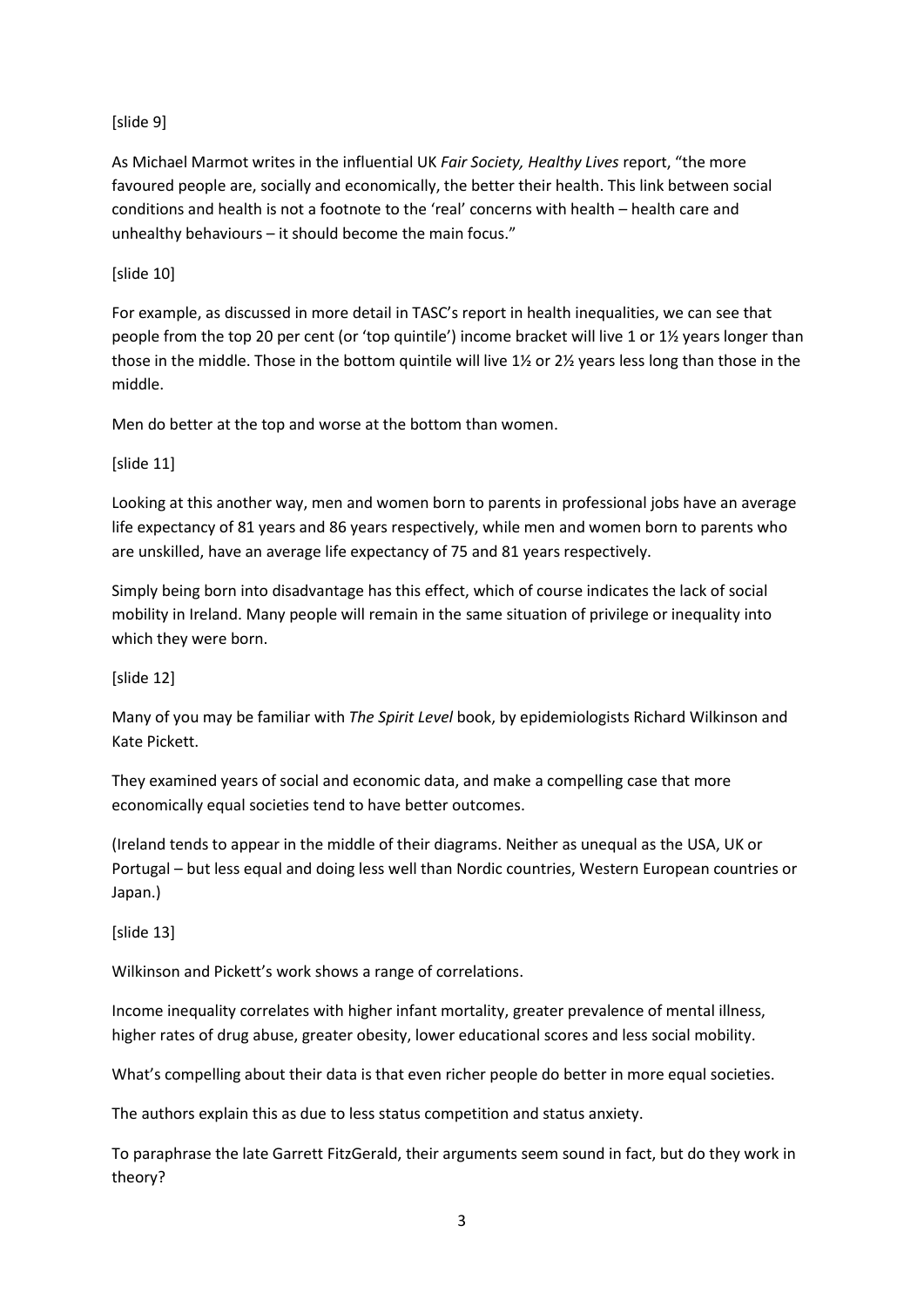I would suggest that a more complex interwoven pattern of reduced insecurity about risk, the knowledge of a secure social welfare safety net, a sense of solidarity or perhaps entitlement, and many other cultural and psychological factors may be at play. More research is needed.

The correlations shown by The Spirit Level lead to a discussion of the scientific method. Correlation is not evidence of causation, but at the same time the weight of evidence suggests that socioeconomic variables have a great deal of causal power. But social science always has the dilemma that, in the absence of laboratory conditions or double-blind clinical trials, it is difficult to establish causation to a high degree of certainty.

When we talk about society and the economy we are dealing with hundreds of variables that impact meaningfully upon people's lives at the same time, and which interact with each other. Also, direct causes may in turn have underlying contributory causes.

Ultimately, the weight of socio-economic determinants of health outcomes is an empirical question, and there is growing empirical evidence demonstrating causation.

But this comes into conflict with prevailing attitudes, beliefs and political philosophies – especially in relation to economics.

[slide 14 – section title]

[slide 15]

At this point, I want to pick up the threads in relation to human flourishing, as the end goal of social, economic and political activity.

Fergus O'Ferrall, who edited TASC's flourishing society essays, argues that human beings have an inherent capacity to think – but this capacity must be nurtured.

By extension, I want to argue that many of the desirable attributes for a person to flourish in our modern economy also need to be nurtured.

This nurturing must be the goal of a flourishing society.

[slide 16]

I've selected a short list of key attributes that might be found in many professional job descriptions and which are certainly commonplace in the discourse about people in the economy.

There is a widespread idea that, through education and training, we can develop a higher skilled workforce that can add greater value and do more complex, higher paid jobs, using more advanced technology. This is at the heart of the Western economic model. (Although many traditional jobs – not least cleaning – are still vital to our economy and our health services).

However, while there is discussion of these human attributes, there is a major divergence of views about whether these attributes are innate or acquired.

The dominant (neo)liberal view is that people have an innate capacity to "pull themselves up by their bootstraps", "to make an effort" and to be "self-reliant".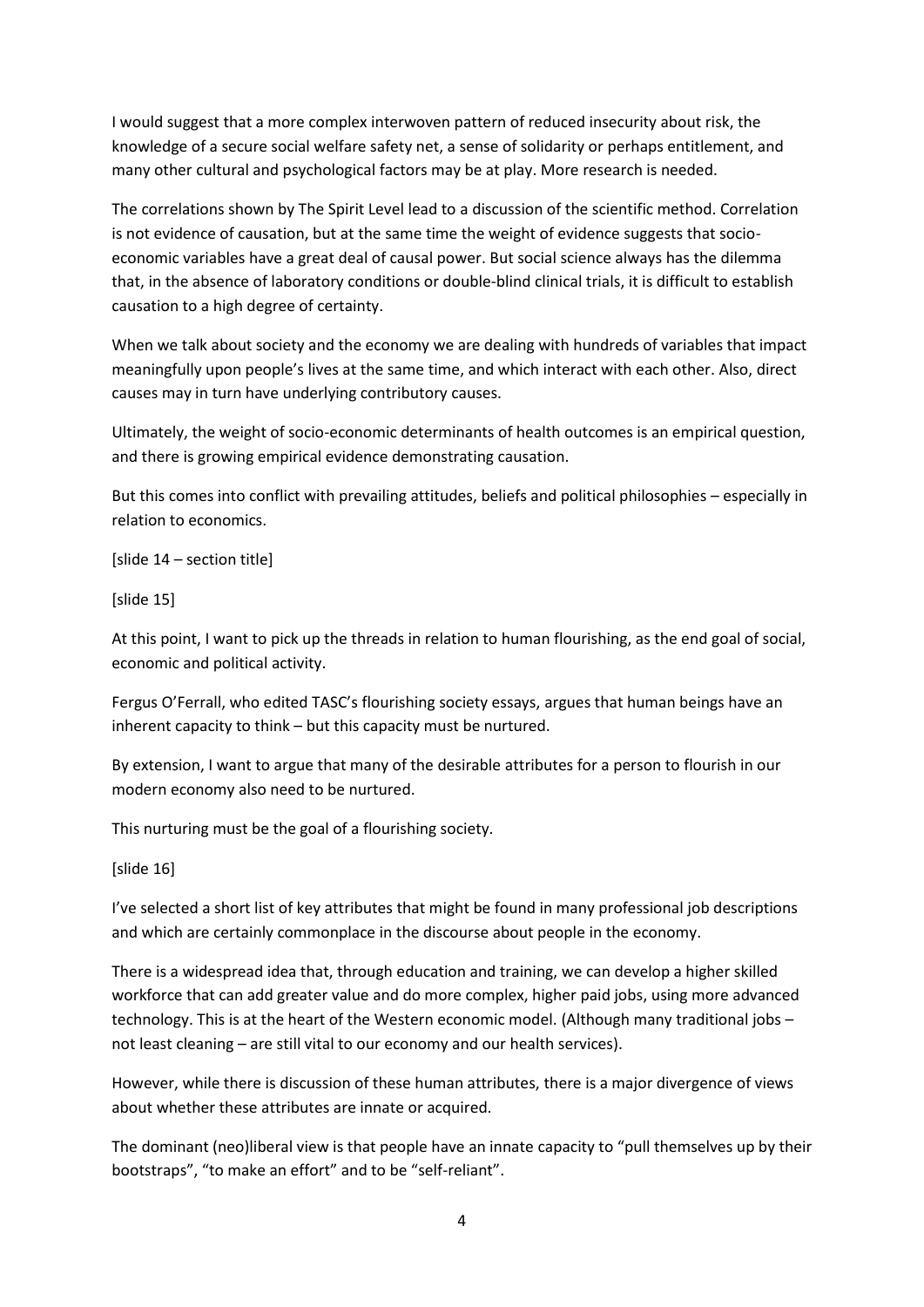Does nurturing people to do well in the economy just mean giving them a wake-up call, or cutting their benefits? What about socio-economic determinants?

In order to explore this question, I want to focus on one example from health, which is assistance for people to quit smoking.

[slide 17]

Quitting smoking, we are informed by distributors of nicotine patches and gum, requires willpower.

But "clinical trials" demonstrate that quitting smoking is more successful when willpower is supplemented by nicotine or personal support services.

The HSE's quit-dot-ie website concurs.

The HSE also usefully defines 'willpower'. It "just means wanting something badly enough".

I can't help note the similarity with prevalent attitudes in the economy:

"If you just want a job badly enough, you can find one."

"If you want to be rich, you just have to work hard and you can do it."

In the context where there are 26 people who are unemployed in Ireland for every job vacancy annually, it is highly probable that other factors would increase people's chance to succeed, beyond willpower alone.

[slide 18]

This brings us back to the question of what weighting to give to socio-economic variables when explaining the causes of health outcomes – and inequalities in health outcomes.

# [slide 19]

As many of you are probably far better qualified than me to say, recent developments in neuroscience and other empirical evidence are posing questions about the extent (or the existence even) of personal choice and free will.

Yet, while fields such as behavioural economics are growing, there remains a major gap in terms of political philosophy between a scientifically-informed view of human capacity to overcome socioeconomic adversity versus (neo)liberal views that people on social welfare have an innate capacity to find work or create opportunities for themselves, regardless of the causal power of the socioeconomic circumstances of their birth, their current situation or the strength of the economy.

# [slide 20]

To continue with the example of smoking, we have used a variety of techniques to encourage people to quit.

Following Adam Smith, we have provided people with better information with which to make more informed choices.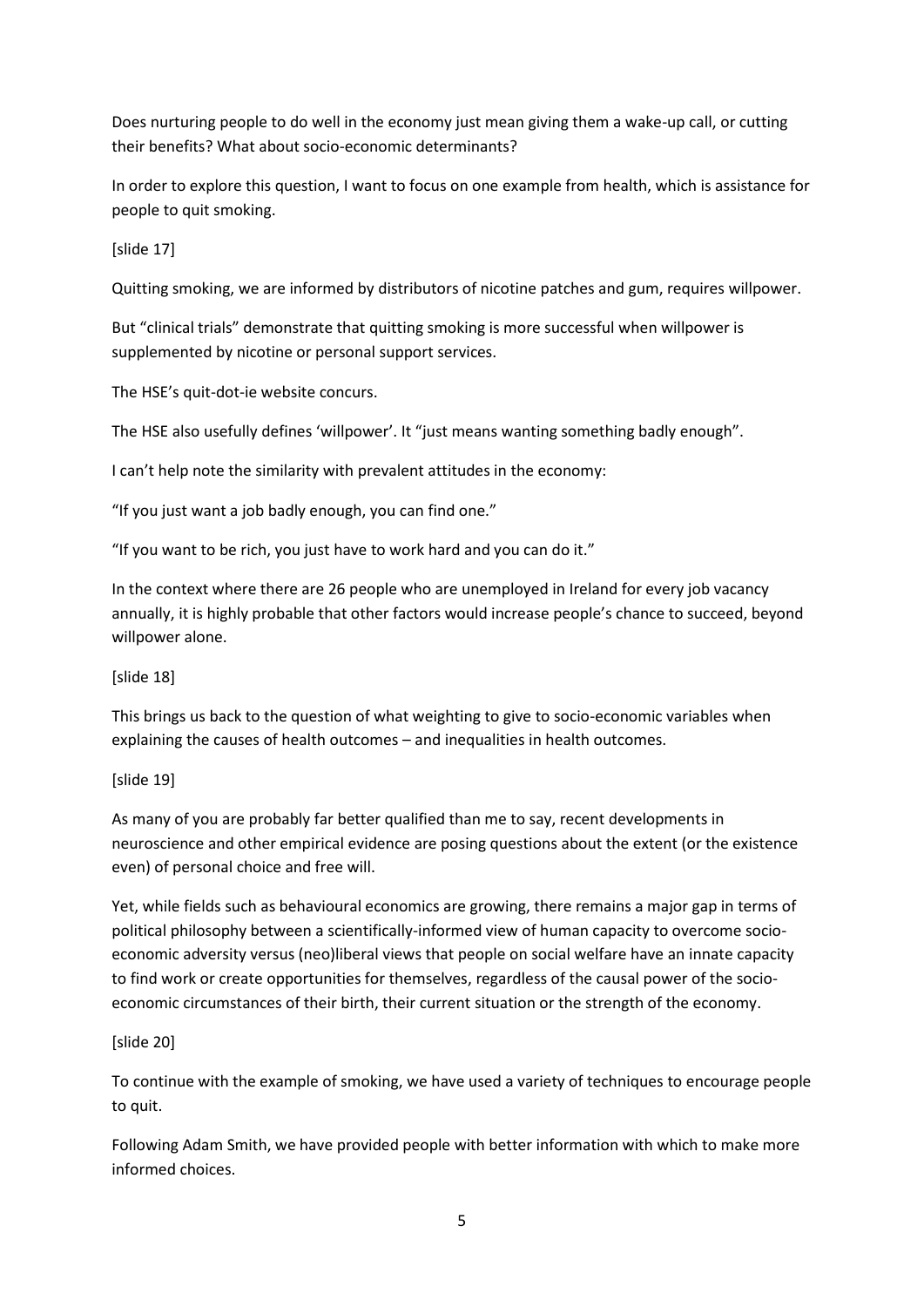But not relying on the causal power of rational argument alone, we make appeals to people's emotions in order to shock, or scare, or shame them into behavioural change.

# [slide 21]

We also reconfigure 'incentives' – for example, the near-annual increase in the price of cigarettes and alcohol in the national budget.

And among others, TASC and medical charities have called for surtaxes on sugar-sweetened food and drink, to help tackle obesity and diabetes.

# [slide 22 – section title]

However, one conclusion, side-stepping much deeper philosophical debates, is that personal free choice is highly constrained by socio-economic circumstances and by the economy.

The weight of evidence, from The Spirit Level, from the Marmot Review, the OECD, and so on suggests that information, emotional appeals and financial incentives are insufficient to change people's thoughts and behaviour, to enable them to flourish in our economy, in the absence of an adequate level of socio-economic equality.

# [slide 23]

In the global debate on economics, there is a growing concern with inequality – from Obama and Pope Francis making it central to their agendas, to empirically-based analysis from the OECD and IMF concurring that inequality is not only harming society, but it is undermining how well economies can function.

IMF staff papers have shown empirically that more equality does not have to hamper growth, and on the contrary there is evidence that equality can be compatible with growth.

Other scholars have pointed to equality-led or wage-led growth models, as alternatives to ones that are based on the discredited notion of a 'trickle-down effect'.

# [slide 24]

The recent Nobel Prize winning economist Robert Shiller used his Nobel speech to state that "The most important problem that we are facing now today, I think, is rising inequality in the United States and elsewhere in the world,"

Other economists, like Joseph Stiglitz or Robert Reich, have been talking about the problems of inequality for decades.

A major recent contribution has been made by Thomas Piketty of the Paris School of Economics, who (with colleagues) has painstakingly shown the rise in inequality, by examining historical tax records across a range of countries.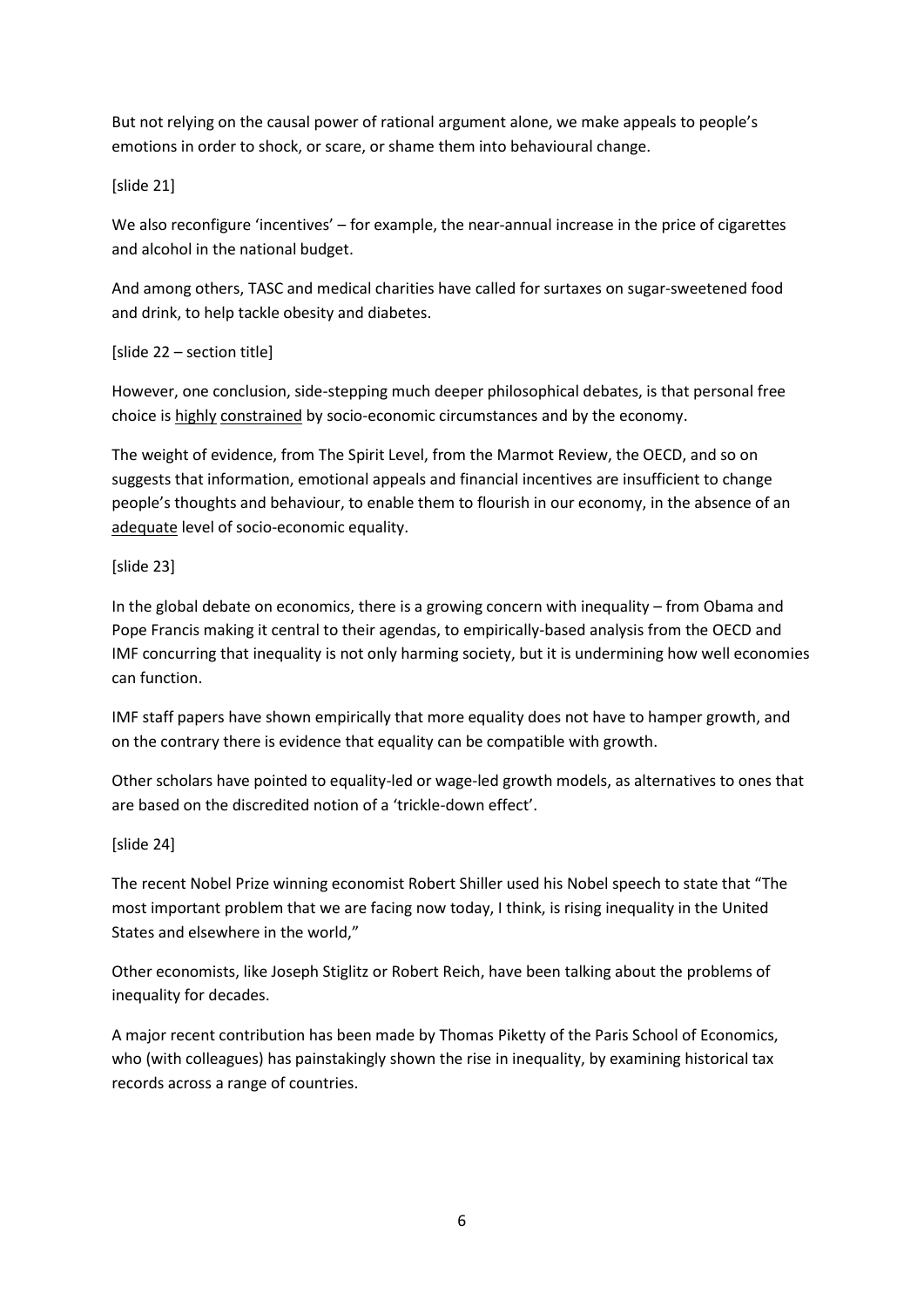# [slide 25]

This chart shows income inequality in the USA from 1913 to 2012 (represented by the income share of the top 1 per cent).

After the Wall Street Crash and the Great Depression, the income share of the top 1 per cent fell from nearly 20 per cent to less than 10. This was due to a range of policies – not least a top income tax rate of 92 per cent introduced by Roosevelt.

High upper income tax and capital gains tax rates were maintained in the USA right up to the Reagan era, when neoliberal economic ideology took hold. At that point, from the mid-1980s, income inequality rose again and is now at the same levels as the 1920s.

Early data for Ireland is limited, but two years in the 1930s and 1940s indicate a similar pattern, albeit a less severe growth in inequality since the 1980s.

[slide 26]

We can see a similar pattern for the income share held by the top 10%.

They held around 45 per cent of income in the USA in the 1930s, which reduced to around 32 per cent, but grew again and now is closer to 50 per cent of all income.

The corollary of this is that wages across the middle have stagnated or decreased in real terms in the USA.

In Ireland, the top 10 per cent have around 35 per cent of all income.

[slide 27]

Looking at average incomes, we can see real growth in twentieth century Ireland, especially from the late 1960s, when Ireland opened up to international trade and, in 1973, joined what became the European Union.

After some stagnation in the 1980s, we can also see real increases in average incomes in the early Celtic Tiger period – based on a range of factors, including EU structural funds, foreign direct investment, membership of EMU and later the Euro currency, and a general 'catch-up' with other Western European economies.

Of course, this chart only shows income from employment, not welfare or pensions, which is a point I will return to later.

[The transition from red to blue line in the data is from when Ireland aligned the tax year to the calendar year]

[slide 28]

While recognising real growth in average incomes, this contrasts with the much steeper growth in the incomes taken by the top 1 per cent [the green line], which are out of line with the rest of the Irish economy since the late 1980s.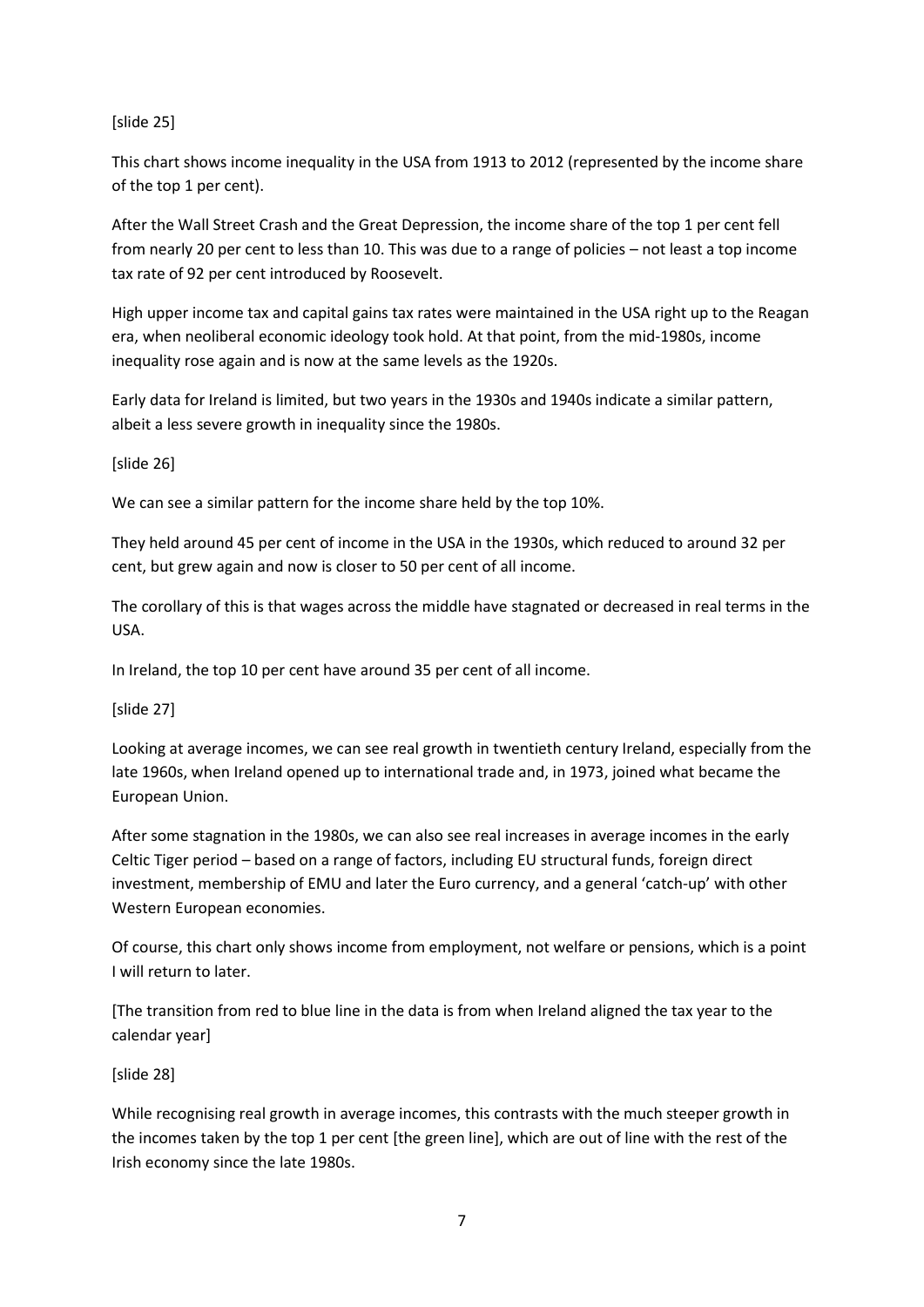# [slide 29]

A wide range of factors explain the growth in inequality, and there is not time to go into them in depth, but essentially inter-generational wealth transfer is one part of the equation, while aspects of globalisation and new technologies led to a loss of well-paid manufacturing jobs in the Western world in favour of services. And political decisions in favour of financialisation of the economy, tax breaks and low taxation also played a decisive role.

#### [slide 30]

Just now we looked at average incomes from employment, which are currently around €36,000 per annum (per person).

But of course, the health effects of socio-economic disadvantage are more relevant to people in the wider population who are on lower incomes due to unemployment, retirement or inability to work because of disability or care duties.

What we see here is that while 57% of working age adults are in employment, a further 43% are not. Over one million adults of working age rely on a social welfare income, and nearly 300,000 have no income (e.g. students and full-time parents).

Welfare incomes for a single person are €188 per week, or just under €10,000 per annum. With a 'qualified adult', this goes up to just over €16,000 per annum.

The vast majority of older people rely on the State Pension. The higher rate, full contributory pension is just under €12,000 per annum, or nearly €20,000 for a couple.

When children are added in, this obviously raises household costs considerably. Child Benefit provides over €1,500 per annum per child, and social welfare incomes provide nearly the same again per child.

While the Medical Card, Rent Supplement or Social Housing obviously reduce people's cost of living, the overall picture is one of many people in Ireland living on relatively low incomes. The reason these incomes are relatively low is compared to the cost of living in Ireland, and the disproportionately large amount of out-of-pocket expenses that households must bear for services that would be provided publicly in many other Western economies, including childcare and many health services.

# [slide 31]

With this information in mind, it is possible to 'see' how different income groups fit into the distribution of income chart. Naturally, those in paid employment tend towards the higher end – representing just under half of all adults – whereas households reliant on social welfare incomes are on the lower end.

However, the prevalence of part-time and zero-hour contract work in Ireland, as well as seasonal work, mixes up the picture in the middle.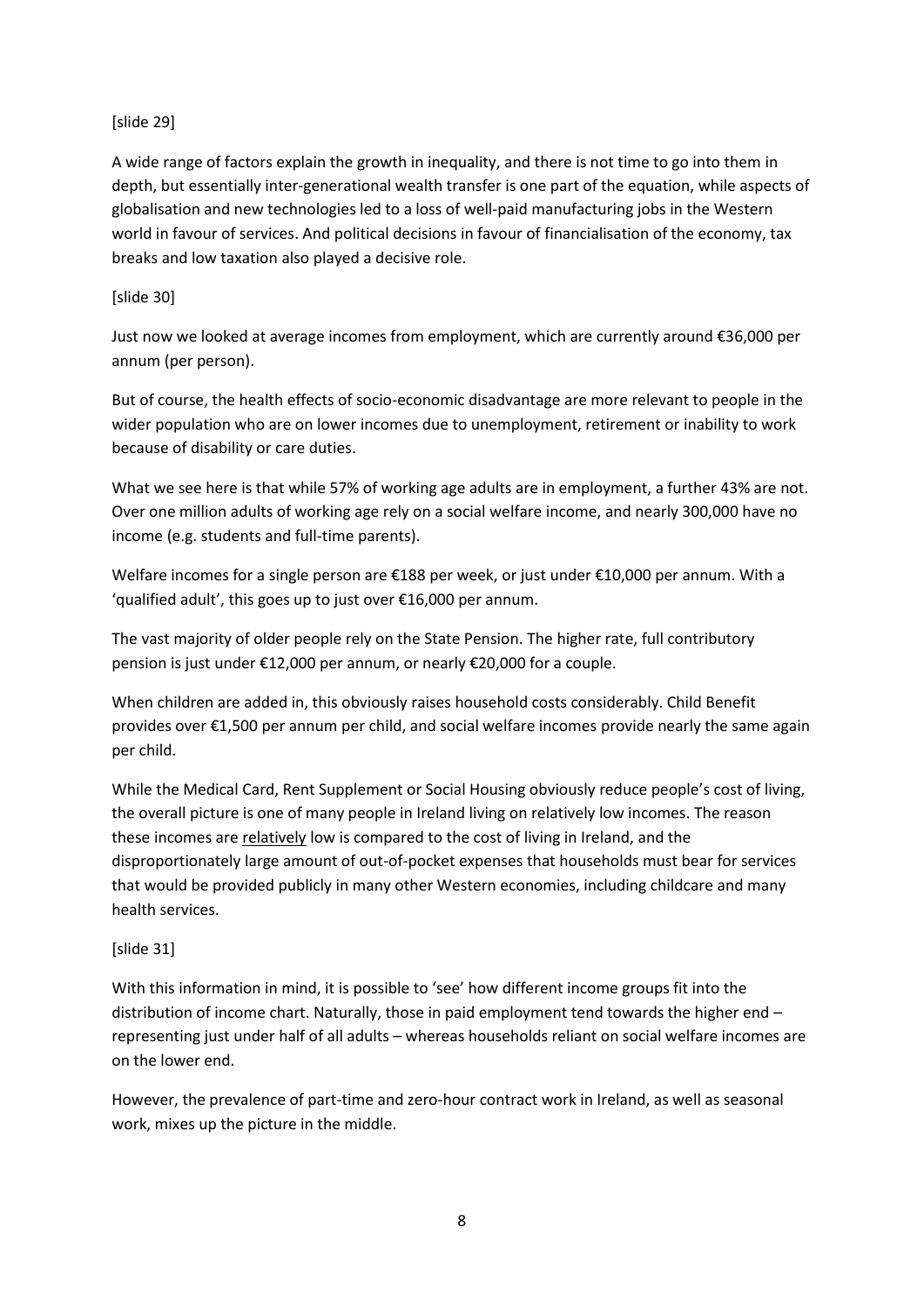#### [slide 32 – section heading]

In this section, I just want to hint at what we could do about inequality in Ireland.

#### [slide 33]

Ireland today is a low tax economy when compared to other European countries.

Ireland's total tax base (including social insurance) is only three-quarters of the EU average, and only 60 per cent of Denmark's.

In particular, Ireland has a very low level of social insurance (especially employer's social insurance contributions) which leads to low levels of income replacement when people initially lose their employment.

# [slide 34]

There isn't time to discuss all of Ireland's tax system in detail, but suffice to note (in this diagram from a NERI working paper by Micheál Collins) that when direct and indirect taxes are combined, those in the top 10 per cent pay less than 30% of their gross incomes in taxation (largely income tax), whereas those in the bottom 10 per cent pay nearly as much, at 27.67% (mostly VAT and excise).

#### Those on middle incomes pay least.

What matters in any tax system is **firstly** the effective amount of tax paid (not the mythical "marginal rate"), **secondly** how much tax people pay as a proportion of their gross income and relative to their ability to pay for essential goods and services, and **thirdly** what services people receive, as well as societal benefits, in exchange for taxation.

The latter is a crucial point, because lower taxation also means that people's out-of-pocket expenses are greater than would be the case in countries where more goods and services are provided collectively, leveraging economies of scale. And the cost of paying for these services individually is disproportionately steep for people on lower incomes; who in many cases simply go without – which in the case of going without health checks or health care services, is part of the explanation of how socio-economic disadvantage leads to health inequalities.

As can be seen in Ireland, the overall tax system is regressive to people on low incomes, but progressive (in the sense of people on higher incomes paying more) towards the top end. However, over a quarter of people in Ireland today experience material deprivation – mostly at the bottom end of the scale – whereas those at the top end still have a great deal of disposable income once they have met their essential needs.

The tax system in Ireland could be a great deal more progressive.

# [slide 35]

Quickly, in passing, we can see that public spending in Ireland is lower than the EU average – in line with our weak tax base.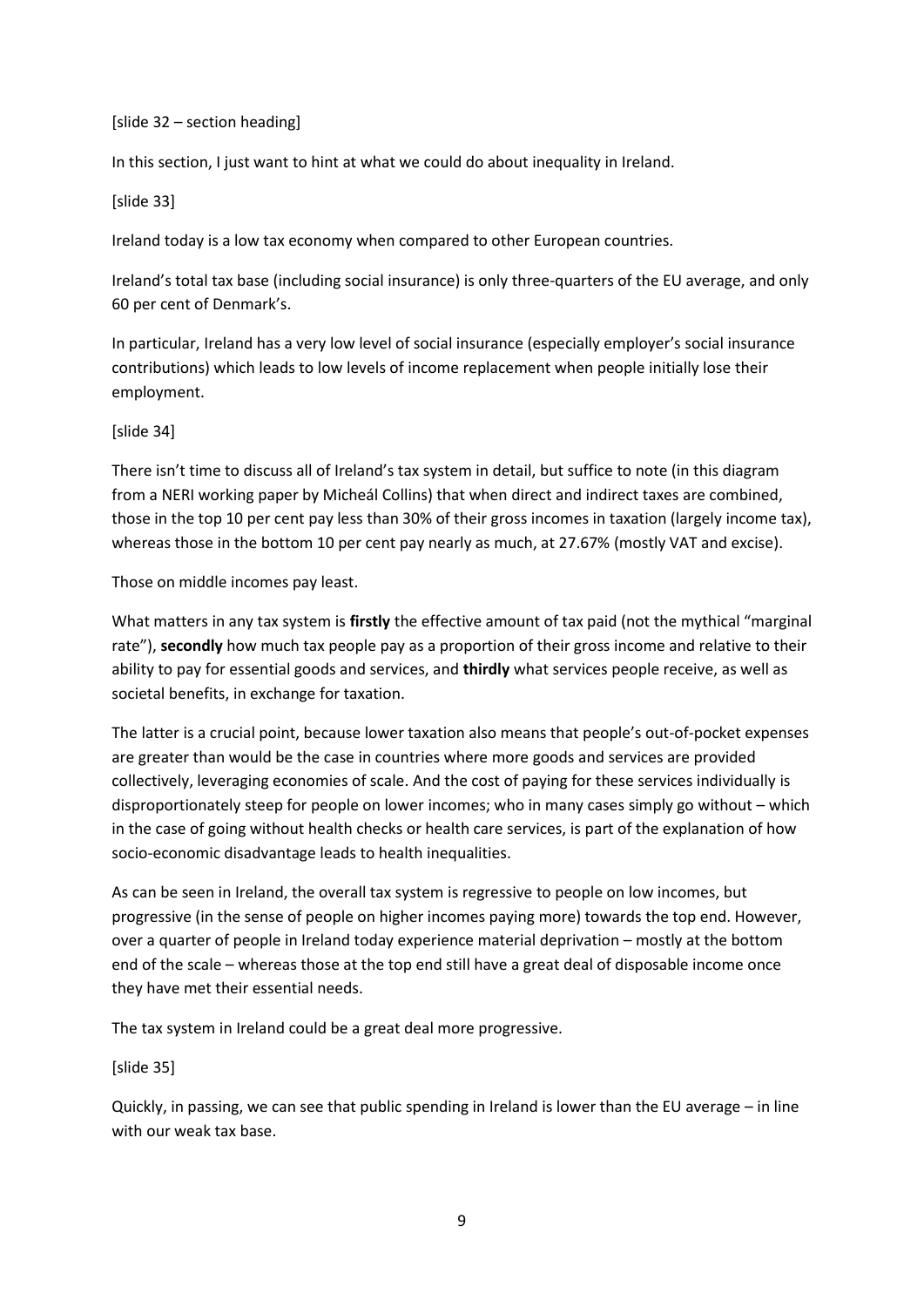Each percentage point of additional spending – or less spending – represents a potentially enormous difference in terms of public services that may provide real socio-economic equality to people.

# [slide 36]

Health spending in Ireland is somewhat below average – well below the Netherlands, which has the second highest spending levels. Ireland's new model of health insurance is obviously derived from the Dutch experiment.

However, Ireland has a lower proportion of older people in the population than the EU average, so should have less health costs.

# [slide 37]

Education spending is reasonably close to the EU average, although Ireland's demographics involve more young people than the EU average, so spending per pupil or student is lower than this might suggest.

# [slide 38]

As indicated earlier, Ireland has a significantly lower level of social protection spending due to the low level of social insurance paid – resulting in people who become unemployed moving immediately to a subsistence level, rather than having a period of greater income replacement, as would be normal in many other European countries, and which provides people with a more robust safety net to maintain mortgage payments, find alternative employment, and so on.

# [slide 39 – section title]

Finally, I want to bring all of this information together again, and to relate the socio-economic factors to the question of nurturing human flourishing.

# [slide 40]

There is valuable evidence in the World Values Survey.

Over decades, the survey has have found that a shift occurs in people's values from Materialism to Post-materialism. Once people have secured an adequate amount of economic gains – income, housing, education and health care – they become less strongly motivated by further material gain, and instead become more concerned with non-material aspects of life, such as family, culture, more leisure time, and so on.

This suggests that if our whole socio-economic system – the combination of private market activity, public services, non-profit activity, family life and personal effort – can provide people with a relatively modest, but secure level of 'economic gains', this would provide a robust basis for human flourishing.

Crucially, this implies that we do not need impossible ideas, like infinite economic growth or evergreater consumption of the planet's limited resources.